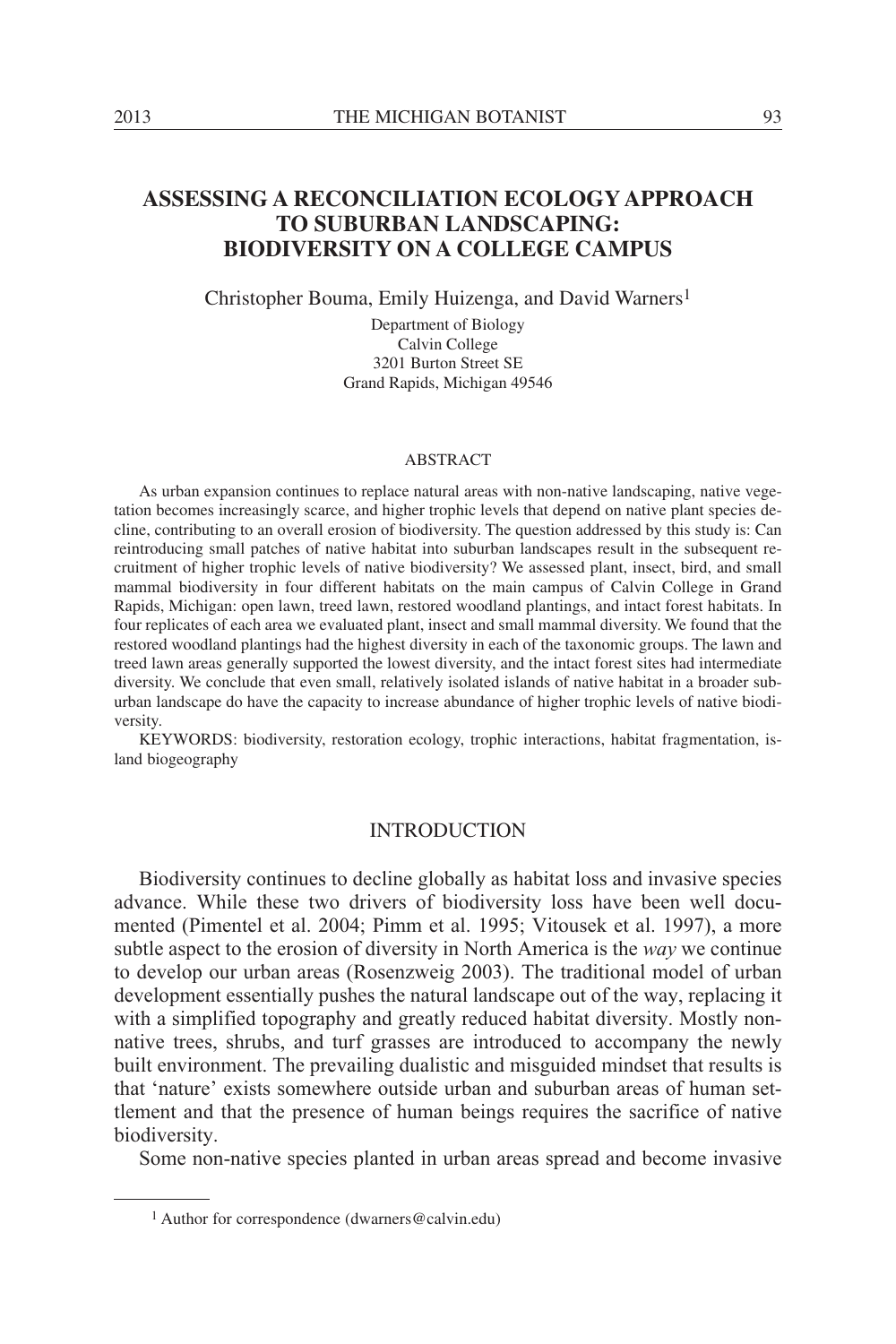in natural areas, which results in a diminished abundance of native plants and the associated loss of higher levels of native diversity dependent on native plant species. Non-native plants that are not aggressively invasive may still adversely affect biodiversity by being unpalatable to herbivores and unattractive to pollinators (Southwood et al. 1982; Tallamy 2004). Horticultural species that emerge through artificial selection (intentional or otherwise) can be more resilient to environmental stresses than native species, thereby pre-adapting them to a longterm presence in natural areas once they have been successfully dispersed (Torchin et al. 2003). Therefore, many non-native species originally introduced as ornamental plants have advanced into natural areas, either as harmful invasives or as innocuous waifs, contributing little or no benefit to higher trophic levels of biodiversity (Tallamy 2004). Furthermore, any time non-native plants are used instead of native species in landscaping, their presence (regardless of how invasive or persistent they may be) incurs a lost opportunity cost for the local biotic community.

Restoration ecology is one approach to address biodiversity loss, but this approach focuses on healing degraded ecosystems in an attempt to re-create more natural, and ecologically more functional habitats. While this is a worthwhile endeavor when appropriate, it is very expensive to do restoration well, especially on a large scale. In addition, most landscapes that have been altered from their original natural state are currently functioning to support human life and are not eligible even to be considered for restoration efforts (Hilderbrand et al. 2005; Hobbs et al. 2011).

Recent work in the areas of sustainability studies and urban ecology has helped establish a newly emerging paradigm for abating species loss—reconciliation ecology (Rosenzweig 2003; Pickett et al. 2008; Heffner and Warners 2011; Warners et al. 2014). Reconciliation ecology has been described as the practice of reintroducing native plants into urban and suburban environments to benefit native species (Rosenzweig 2003). The expectation is that these native plants will provide resources for insects and other species at higher trophic levels, thereby leading to an overall increase in native biodiversity specifically and strategically *within* the very places where high densities of human beings live, work, and recreate.

On the campus of Calvin College, in Grand Rapids, Michigan, this concept has been actualized in the form of four restored habitats on the main part of campus. Historically, this property was dominated by deciduous forests—oak and hickory on the better-drained, sandier soils, and beech and maple on the heavier clay soils. But the property was converted from forest to farmland around the turn of the twentieth century and later into areas of lawn interspersed with remnant woodlots and fencerows when the campus was created in 1957. In 2007, some areas of lawn were transformed into restored natural woodlands as mitigation for the loss of a mature oak–hickory woodlot on the campus. These restored areas were initiated with young trees 5–10 years old, some shrubs and herbaceous transplants, and locally collected seed mixes that were spread throughout each site. Species chosen for the restoration sites are all typically found in natural oak remnants in western Michigan and were likely present on the campus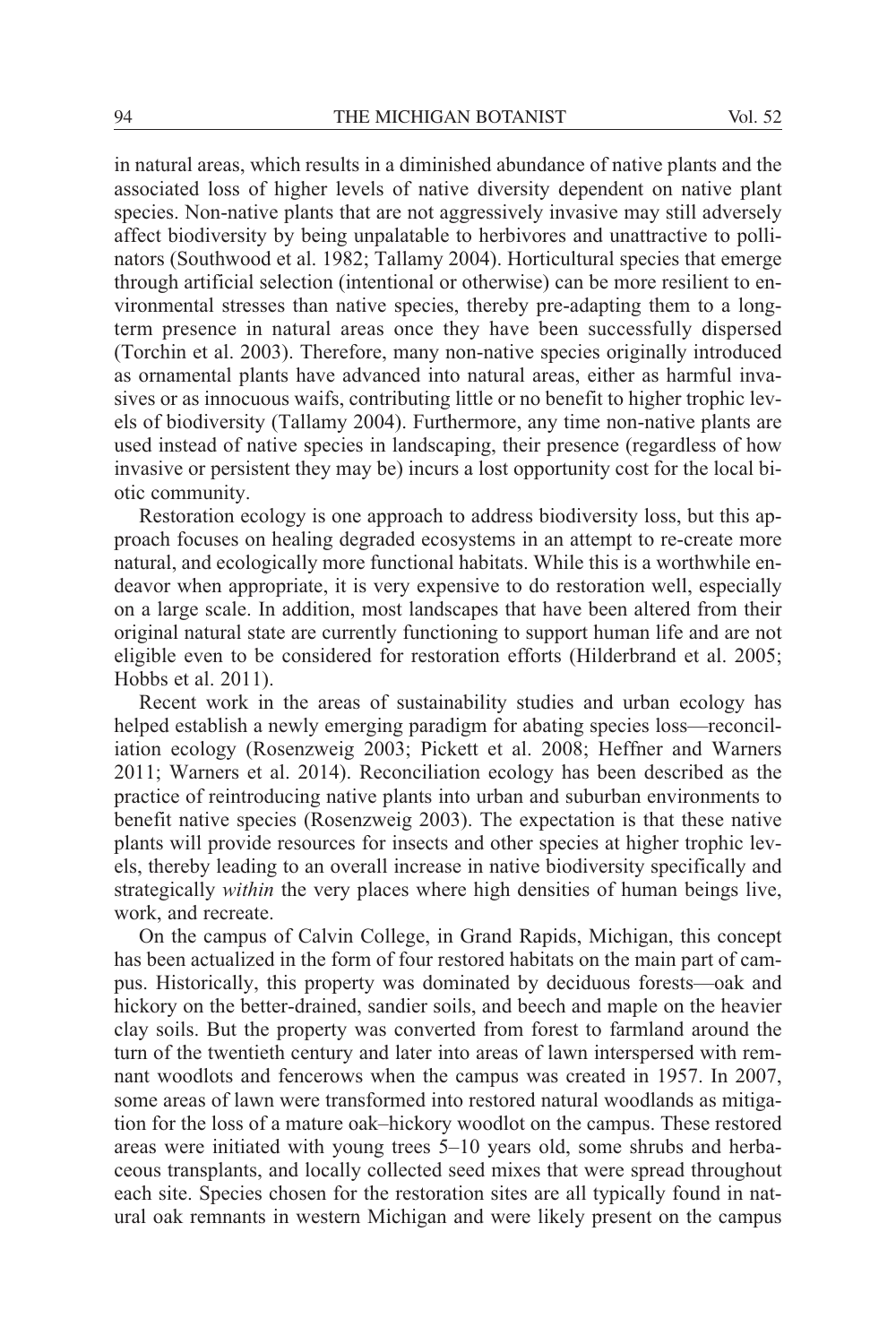property prior to the original conversion to farmland. Local genotypes were exclusively used in these restoration plantings.

Although it is obvious that the restoration areas contain greater plant biodiversity than the lawns they replaced, a detailed evaluation of the vegetation that exists in these habitats had not been done since the original plantings were established. Therefore it was not known how much of the present plant diversity in these areas is due to desired native species and how much is contributed by unwanted non-native weeds. The context of multiple habitats existing within one campus provides a valuable opportunity to evaluate the potential of these restored areas to recruit higher trophic levels of biodiversity, a claim frequently made by restorationists yet seldom quantified.

Our approach was to sample the restored areas for plants, insects, birds, and small mammals and compare these data with identical sampling in three other campus habitats: lawn, treed lawn, and forest. If these areas of restored habitat yield greater biodiversity in higher trophic levels, it would indicate that even small islands of native landscapes can have a significant ecological benefit. However, principles of island biogeography would suggest a rapid diminishing return with smaller and smaller habitats, raising the question of whether benefits to higher trophic levels can be achieved with such small 'islands' of native habitat within a sea of suburban development. The hypothesis we tested has two parts: 1) that the restored and forested areas will each support significantly greater amounts of biodiversity than either the lawn or the treed lawn areas; and 2) that the restored and forested habitats will each support similar levels of native biodiversity.

### MATERIALS AND METHODS

#### *Location*

The Calvin College main campus is located in the southeastern portion of Grand Rapids, Michigan, and is bordered on the south and west by suburban residential neighborhoods. On the east side of campus is a college-owned 90-acre preserve that includes a mature woodlot surrounded by abandoned agricultural fields. Beyond this preserve to the east is a business corridor and interstate highway. To the north of the campus there is a mix of larger parceled residential lots and some scattered natural areas associated with the Reeds Lake drainage basin. The campus itself is dominated by lawn and treed lawn landscapes, as is typical of human-dominated suburban areas in the Midwest. A few small undeveloped forested remnants are interspersed within the campus landscape, as are the four restoration sites described above.

We collected data from four replicated 10 m  $\times$  10 m plots representing each of the four habitat types: lawn, treed lawn, restored woodland, and forested areas (16 plots in total). We defined "lawn areas" as open turf grass that is being actively maintained, and "treed lawns" as open turf grass maintained in the same way but containing at least one tree greater than 13 cm diameter at breast height and another tree of equal or greater size within 10 m of that tree. The forested areas used in this study were defined as current mid- to late-successional forest with no lawn and no maintenance other than the occasional removal of potentially dangerous snags and branches. The four restored areas are dispersed broadly across the campus and range in size from approximately 500  $m<sup>2</sup>$  to 2000  $m<sup>2</sup>$ . They were all installed with a similar mix of native trees, shrubs, and herbaceous species. All 16 sites were selectively located to be at least 100 m away from each other (Figure 1).

Once these areas were identified, each site was mapped into as many 10 m  $\times$ 10 m plots as they could contain. The plots were numbered, and one plot from each site was randomly selected for data collection. Plots were corner-marked with flags in the restored woodland and forested areas, while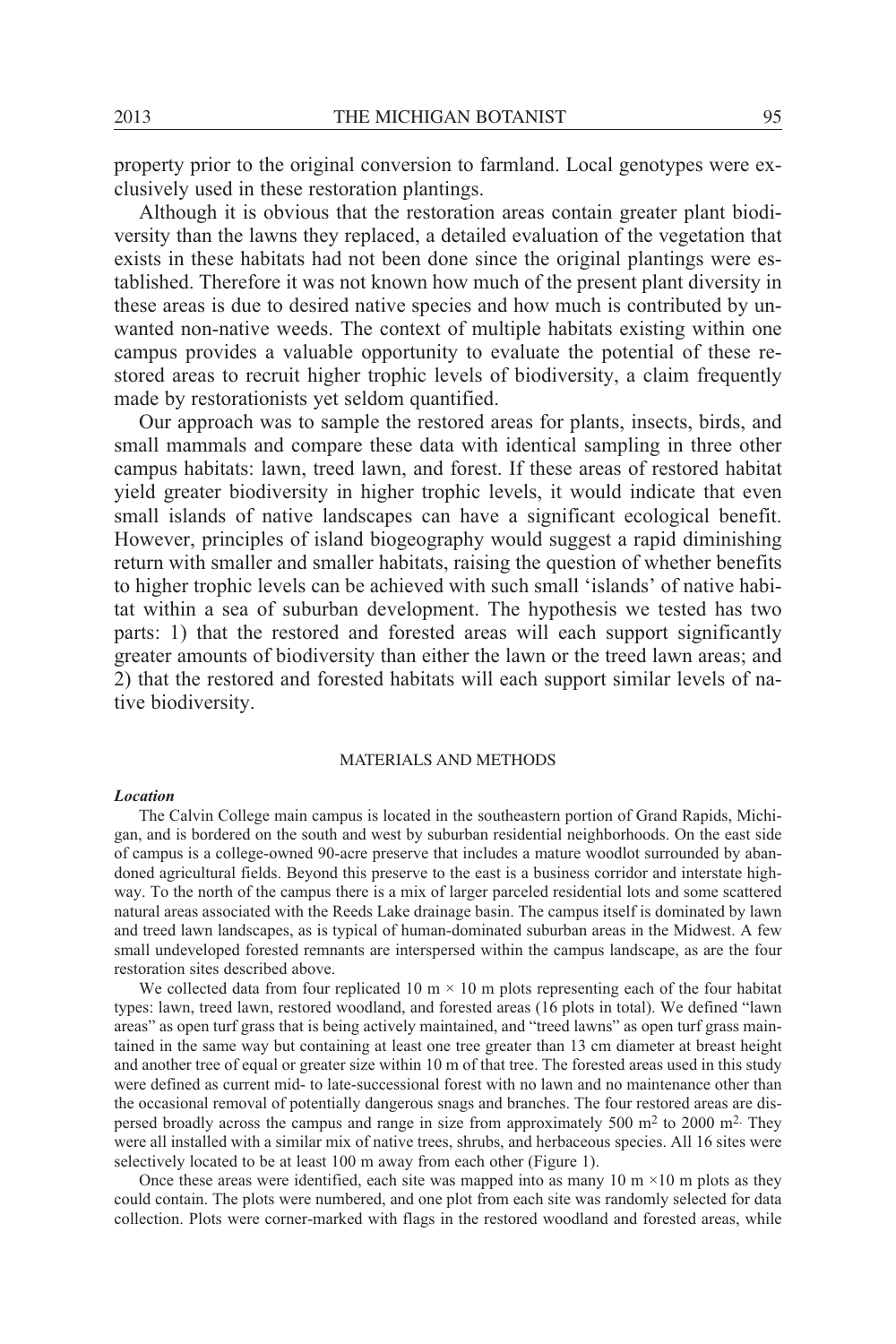

FIGURE 1. Aerial view of Calvin College in Grand Rapids, Michigan, showing 16 study sites (4 replicates of each habitat type) as they are distributed across Calvin's campus.

in-ground markers were used for lawn and treed lawn areas. All plots were located at least 3 m from the edge of their respective habitats to minimize possible edge interactions.

#### *Plant Inventory*

To assess plant diversity, we randomly selected five  $1 \text{ m}^2$  quadrats within each of the sixteen  $10 \text{ m} \times 10 \text{ m}$  plots. Within these five quadrats, we inventoried each species that was present and the relative percentage cover of each species (for a complete plant species list for all study sites please contact the authors). The sampling was carried out in all 16 sites during a three-week period in June 2011. From these data we were able to compare average number of species, relative abundance, and ratio of native to non-native species within and between habitat types (although these vegetative data will not be specifically reported in this paper).

During the fall of 2011 we also did a more comprehensive vegetation analysis in order to perform a Floristic Quality Assessment (FQA) of each of the 16 sites by recording all species encountered as we walked line transects at 2 meter intervals through each plot. This was first done in one direction and then in the perpendicular direction to ensure maximum coverage. From these lists we calculated a Floristic Quality Index (FQI) for each site using the coefficient of conservatism of each species, as assigned by the Michigan DNR (Hermann et al. 2001). A one-way ANOVA test was performed to compare mean FQI values among the different habitat types along with a Tukey-Kramer post hoc test to evaluate mean differences.

### *Insect Biodiversity*

We collected insects by sweep netting both in summer and fall, covering all 16 sites at four different times—two in the summer (June 29–30 and July 6–13) and two in the fall (September 25 and October 8). On these occasions, we systematically swept through the tops of the herbaceous vegetative cover of each 10 m  $\times$  10 m plot. Insects trapped in the net were transferred to a jar of alcohol and later sorted in the laboratory. Relative abundance and length of each insect were recorded and a Shannon diversity index was generated for each habitat (Shannon and Weaver 1949; Magurran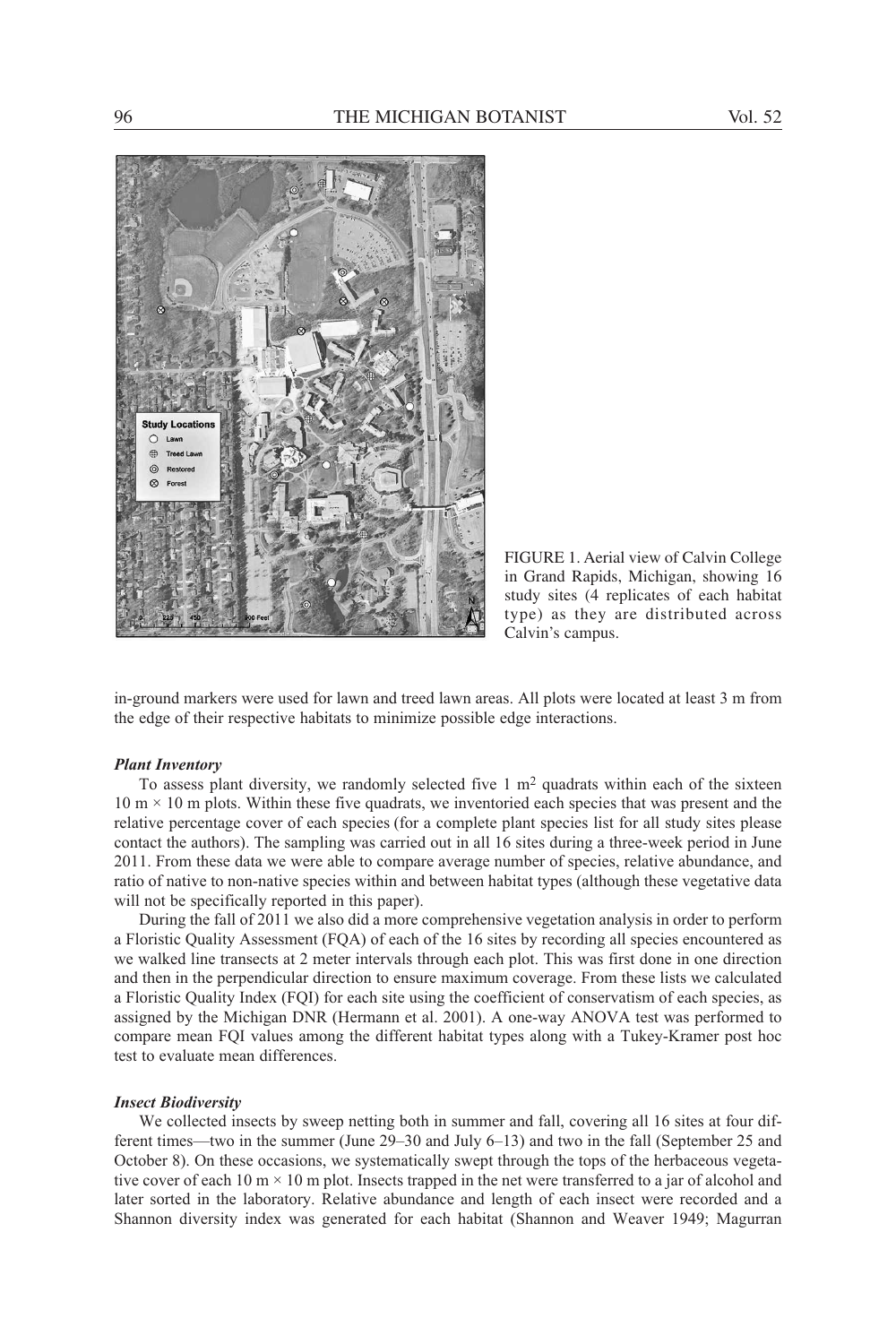1988). We tested the mean values by habitat with a one-way ANOVA and Tukey-Kramer post-hoc test.

#### *Bird Survey*

To evaluate the frequency of bird visitation and use at our sites we conducted a bird survey at all 16 sites. The number and species of birds were observed during a 15-minute period at each site on four days in the spring of 2012 (April 21 and 29, May 3 and 17). The order in which these sites were visited was randomized to control for time of day as a potentially confounding factor. Birds that flew over the sites were not included, because direct use of the sites by the birds was the desired measurement. A Shannon diversity index was also generated for the bird data and a one-way ANOVA and Tukey-Kramer post hoc test was used to assess differences among the habitats.

#### *Small Mammal Trapping*

To evaluate the distribution of small mammals among different habitat types, we conducted a small scale catch and release survey. We placed two Sherman traps in each habitat on July 20, 21, and 26, and August 10, 2011. The traps were baited with oatmeal, sunflower hearts, peanut butter, and a protein supplement and also contained a small wad of polyester fiberfill to guard against hypothermia. Two traps were set approximately 3 m away from each other in the middle of each 10 m  $\times$  10 m plot. The traps were set just before sunset in order to minimize the possibility of human interference. We checked all the traps before dawn the following morning and recorded species, sex, hind foot length, tail length, total body length and ear length for each individual captured. The tails were then marked with permanent marker for future identification. This procedure was done at all 16 test sites every time the survey was performed, resulting in a total of 128 trap-nights (16 test sites  $\times$ 2 traps per site  $\times$  4 nights = 128 trap-nights).

# RESULTS

# *Vegetation*

Floristic Quality Assessment (FQA) is an evaluation of the floristic and natural significance of a given area based on native plant diversity (Herman et al. 2001). This significance is expressed in a calculated Floristic Quality Index (FQI), based on the mean coefficient of conservatism and the square root of the number of native species present. Since none of our lawn sites contained any native plants, we have no FQI to report for the lawn sites. The FQI of the restored woodland habitat was significantly greater than it was for either the forested habitat or the treed lawn (Figure 2). Although the forested habitat had a higher FQI than the treed lawn, this difference was not statistically significant  $(0.05 \le p$ < 0.10). The percentage of native species in the forested and restored woodland sites was almost identical at slightly above 80%. The treed lawn habitat had a significantly lower native species component (22%), most of which was due to the presence of overstory trees, with relictual vegetation sometimes growing at the bases of the trees.

### *Insects*

The total average length of the insects from each site was calculated by taking an average length of all individuals of all taxa collected in a site. Four such values were generated for each habitat type, the total averages of which are re-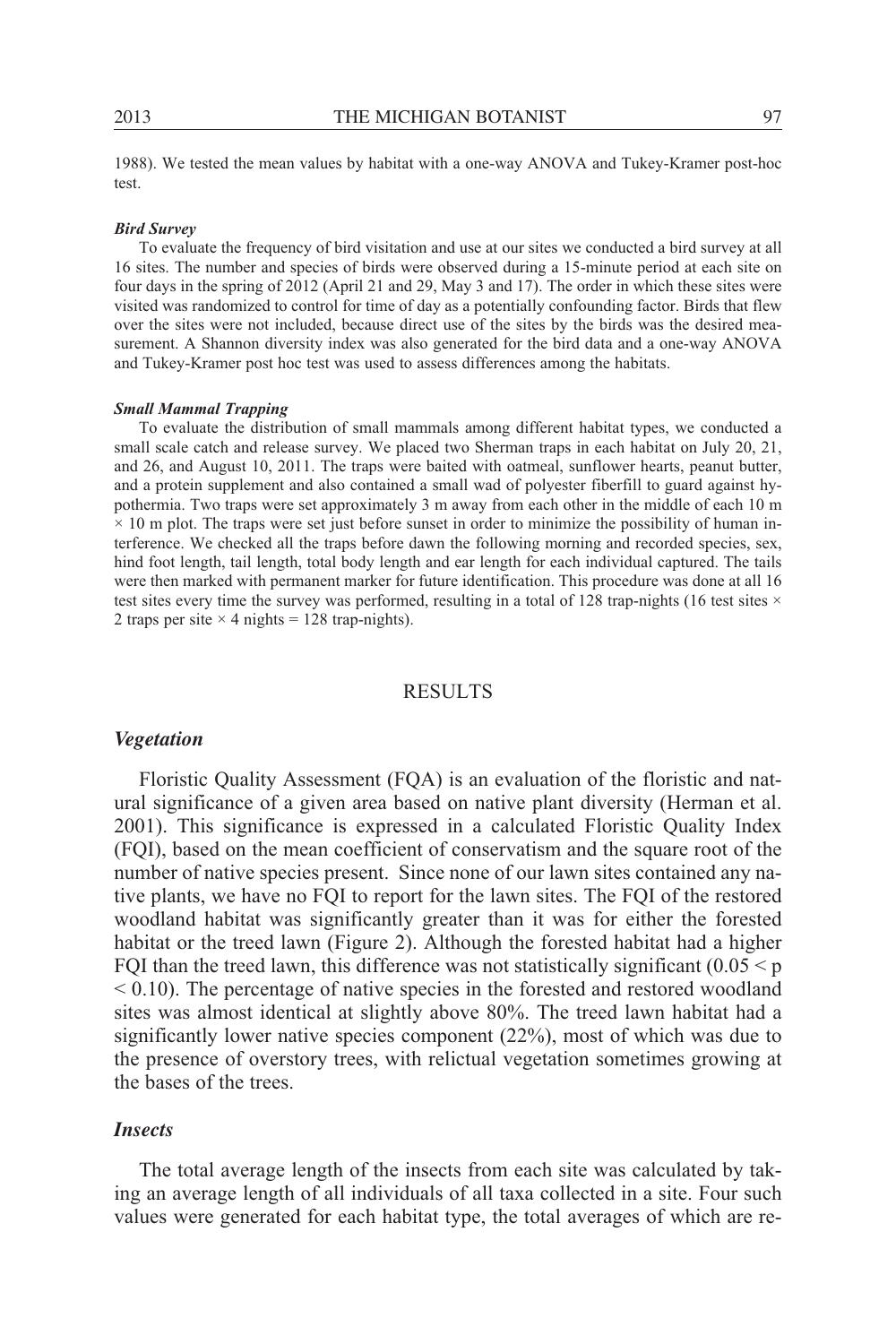

FIGURE 2. Average FQI for different habitat types. Bars not sharing the same letter are significantly different (One-way ANOVA, p<.05, n=4 for each habitat type). Error bars represent one standard error about the mean.

ported in Figure 3. The restored area was shown to have the highest average length ( $p < 0.0001$ ), indicating that the largest insects are found there. The insects collected in the lawn and treed lawn sites had the lowest average length, and there was no significant difference between the averages calculated from



FIGURE 3. Total average length of insects in different habitat types. Bars that do not share the same letter are significantly different (One-way ANOVA, p<.05, n=4). Error bars represent one standard error about the mean.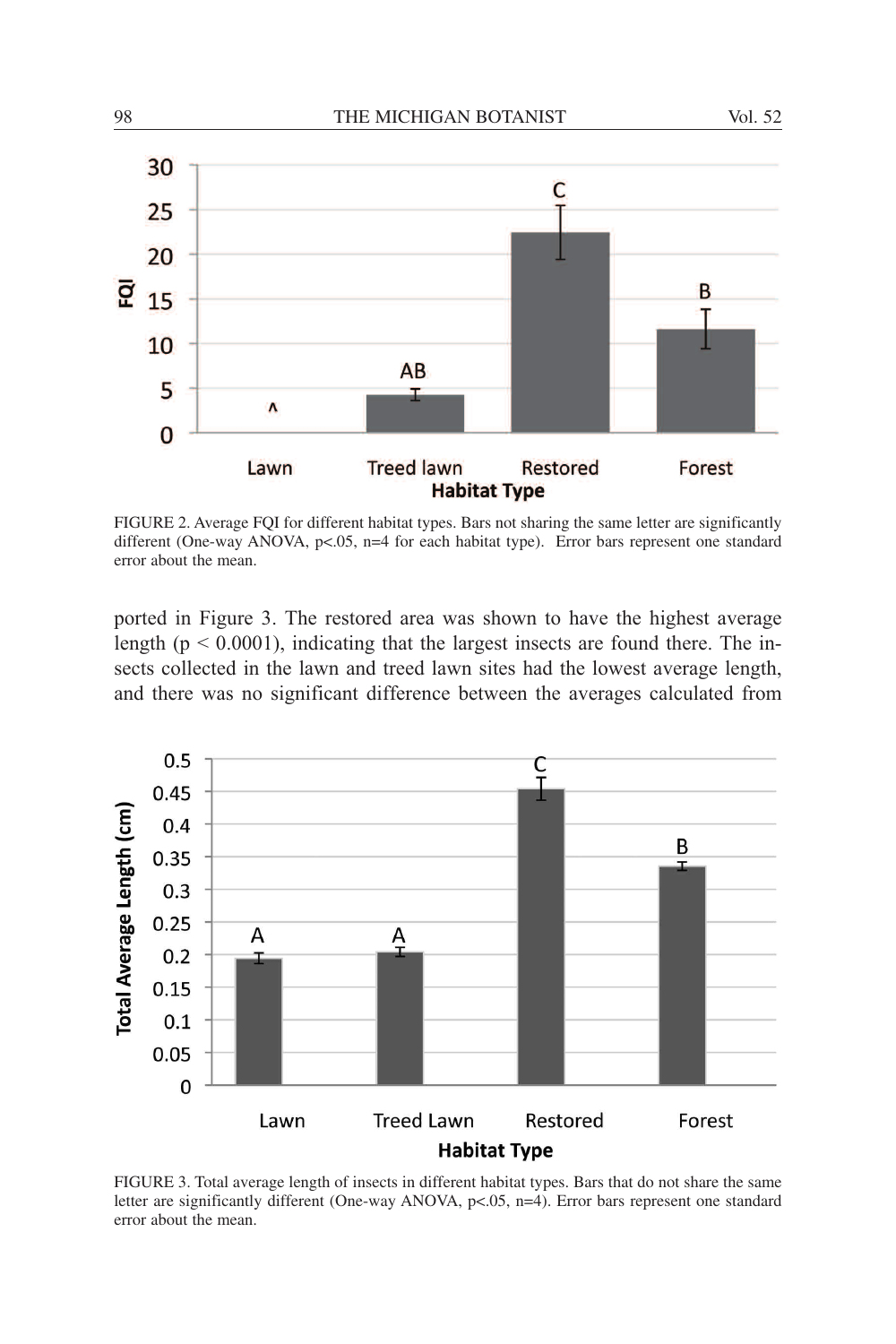

FIGURE 4. Average Shannon Index of insects for each habitat type. Bars that do not share the same letter are significantly different (One-way ANOVA, p<.05, n=4). Error bars represent one standard error about the mean.

these two habitat types. The insects collected in the forested sites had a higher average length than those from the lawn and treed lawn sites, but lower than that calculated for the insects in the restored woodland areas.

We calculated a Shannon index to quantitatively assess the richness and evenness in the diversity of insects in the different habitat types. Data collected from restored woodland habitats yielded a Shannon index of 3.67, which is significantly higher than that calculated for all the other sites ( $p \le 0.0001$ ) (Figure 4). The lawn and treed lawn sites have the lowest values, and they are not significantly different from each other. The forest habitat had an intermediate Shannon index, being significantly higher than the lawn areas, and significantly lower than the restored habitat, but not different statistically from the treed lawn.

### *Bird Survey*

We took an average of the Shannon indices of the four days of bird watching for each site, and then averaged those values within each habitat type. All of the average Shannon indices for each habitat type were less than 1, ranging from 0.82 for the restored areas to 0.04 for the lawns (Figure 5). The Shannon index for the restored woodland was significantly different from that for the lawn ( $p =$ 0.017), but was not statistically different from that for any other site.

# *Small Mammals*

We successfully trapped small mammals only in the restored woodland and forest sites. Although this part of our study was less extensive than the vegetation and insect sampling, in the 64 trap-nights for the lawn and treed lawn sites,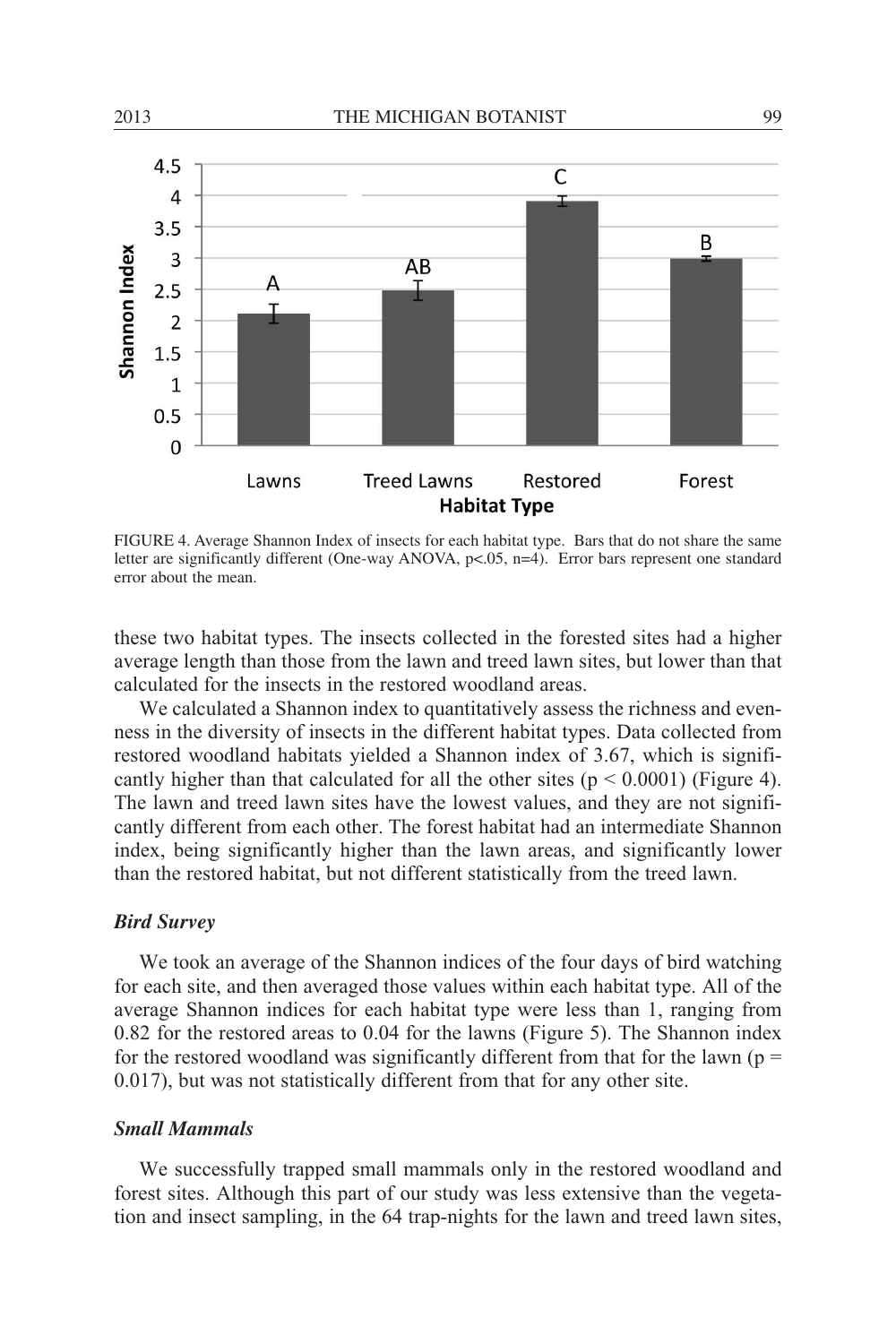

FIGURE 5. Total average Shannon index of birds in different habitat types. Bars that do not share the same letter are significantly different (One-way ANOVA,  $p<0.05$ ,  $n=4$ ). Error bars represent one standard error about the mean.

| TABLE 1. Inventory of small mammals trapped in Restored Woodland and Forest habitats (32 trap-  |  |  |
|-------------------------------------------------------------------------------------------------|--|--|
| nights per habitat). No small mammals were trapped in the lawn or the treed lawn habitat types. |  |  |

|                                                 | Habitat Type          |                        |  |
|-------------------------------------------------|-----------------------|------------------------|--|
|                                                 | Species (common name) | <b>Restored Forest</b> |  |
| <i>Sorex cinereus</i> (Masked shrew)            |                       |                        |  |
| <i>Peromyscus leucopus</i> (White-footed mouse) |                       |                        |  |
| <i>Peromyscus maniculatus</i> (Deer mouse)      |                       |                        |  |
| Microtus pennsylvanicus (Meadow vole)           |                       |                        |  |
| Zapus hudsonius (Meadow jumping mouse)          |                       |                        |  |
| <b>Totals</b>                                   | 20                    |                        |  |

we never caught a single animal. By contrast, in the restored woodland sites, we captured 20 small mammals of four different species in the 32 trap-nights, and in the forested sites we captured 13 small mammals of four different species (Table 1). The traps in the treed lawn sites sometimes showed signs of tampering (which could have been done by larger mammals, such as squirrels or raccoons), but, as noted, no small mammals were ever caught in these traps.

# **DISCUSSION**

This study evaluates the relative capacity of restored natural habitats (on the scale of approximately 1000 m<sup>2</sup>) located within the context of suburban landscaping to support higher levels of native biodiversity. The data we collected support the hypothesis that both the restored woodland and forested areas will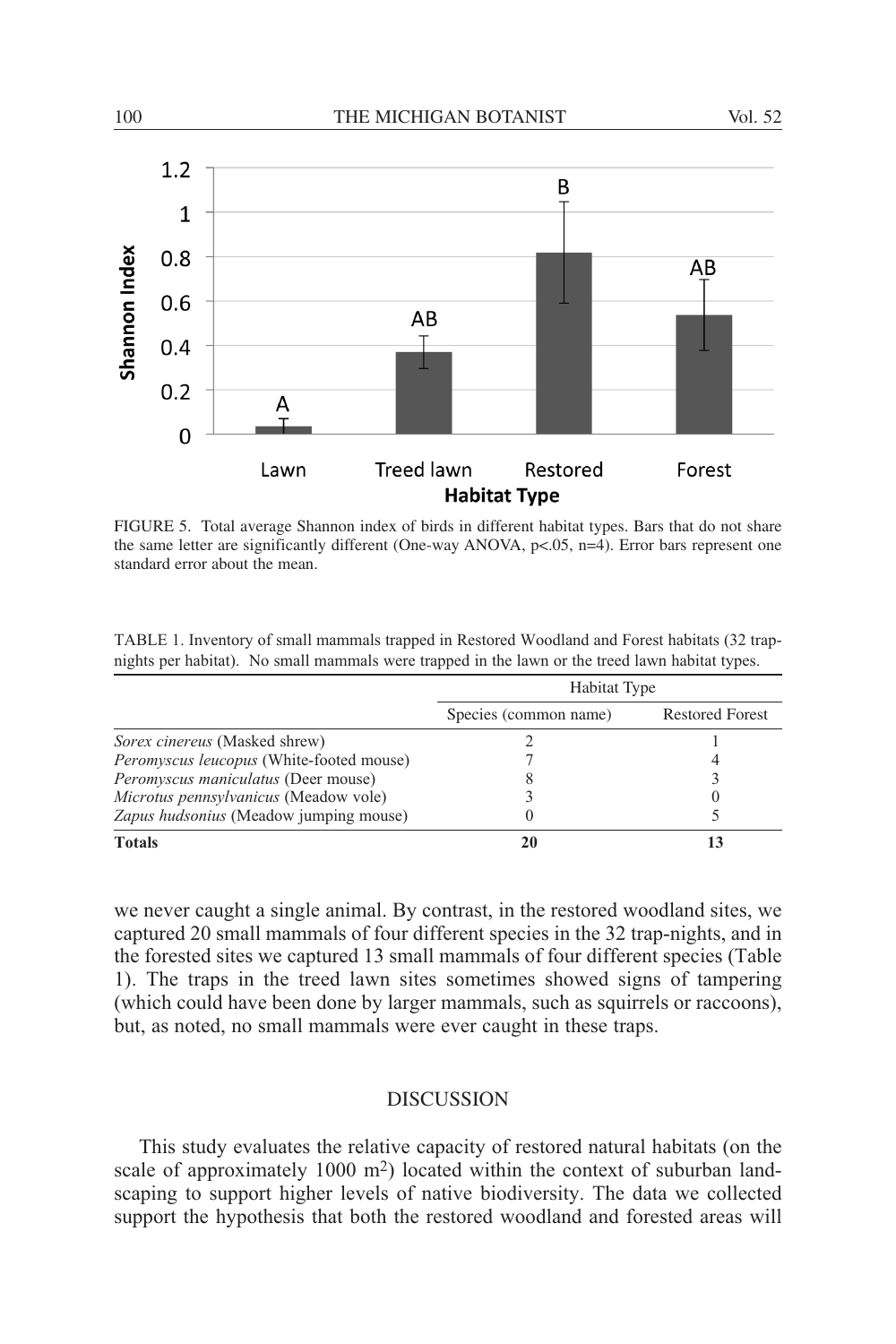have greater biodiversity than either the lawn or the treed lawn areas. However, since most of our measures of biodiversity were highest in the restored woodland areas, we did not find support for our second hypothesis that restored and forested areas will support similar levels of native biodiversity.

The highest Floristic Quality Index (FQI) values were recorded from the restored woodland habitats, which had an average FQI value of 22.4 (Figure 2). Somewhat surprisingly, this value was nearly twice the mean FQI for the forested sites, which was 11.6. However, the restored woodland habitats had been planted only four years earlier and have been minimally maintained with occasional non-native removals and native species introductions. Because of the recent establishment of these areas, they support many young trees, a relatively high diversity of herbaceous perennials, and very little dense shade (Figure 6). The restored woodland sites are therefore similar to woodland edges, where both sun-loving and shade-tolerant plants can coexist (thereby elevating biodiversity) (Huston 1979; Leach and Givnish 1996). Furthermore, the forested sites are all relatively small (3,000–5,000 m2), and, although they do provide dense canopy shade, they do not appear to be large enough or protected enough to support many of the more sensitive forest understory and ground-level species. Therefore, the biodiversity found in our campus forest sites is lower than that supported in similarly mature but larger tracts of forest in the vicinity. Yet based solely on the plants that are present in these sites, the Floristic Quality Assessment indicates that the restored areas represent the highest natural quality among these four habitat types.

By contrast, the lawn areas had an FQI of 0, because there were no native species found in any of these sites. The lawns are all actively managed and heavily dominated by Kentucky bluegrass (*Poa pratensis* L.) and some less abundant turf grass species, mostly because of consistent applications of broad-leaf herbicides. The treed lawn habitats had a higher average FQI (4.2) than the lawn habitats, both because of the presence of trees (most of which are native) and because some native herbaceous plants were found at the base of the trees, where they are able to avoid mowing and (apparently) herbicide application.

Insects are major pollinators and herbivores in terrestrial ecosystems, and they are the major food item for larger invertebrates, birds, and some small



FIGURE 6. Photograph of one of the restored woodland sites on Calvin's campus (van Reken Residence Hall).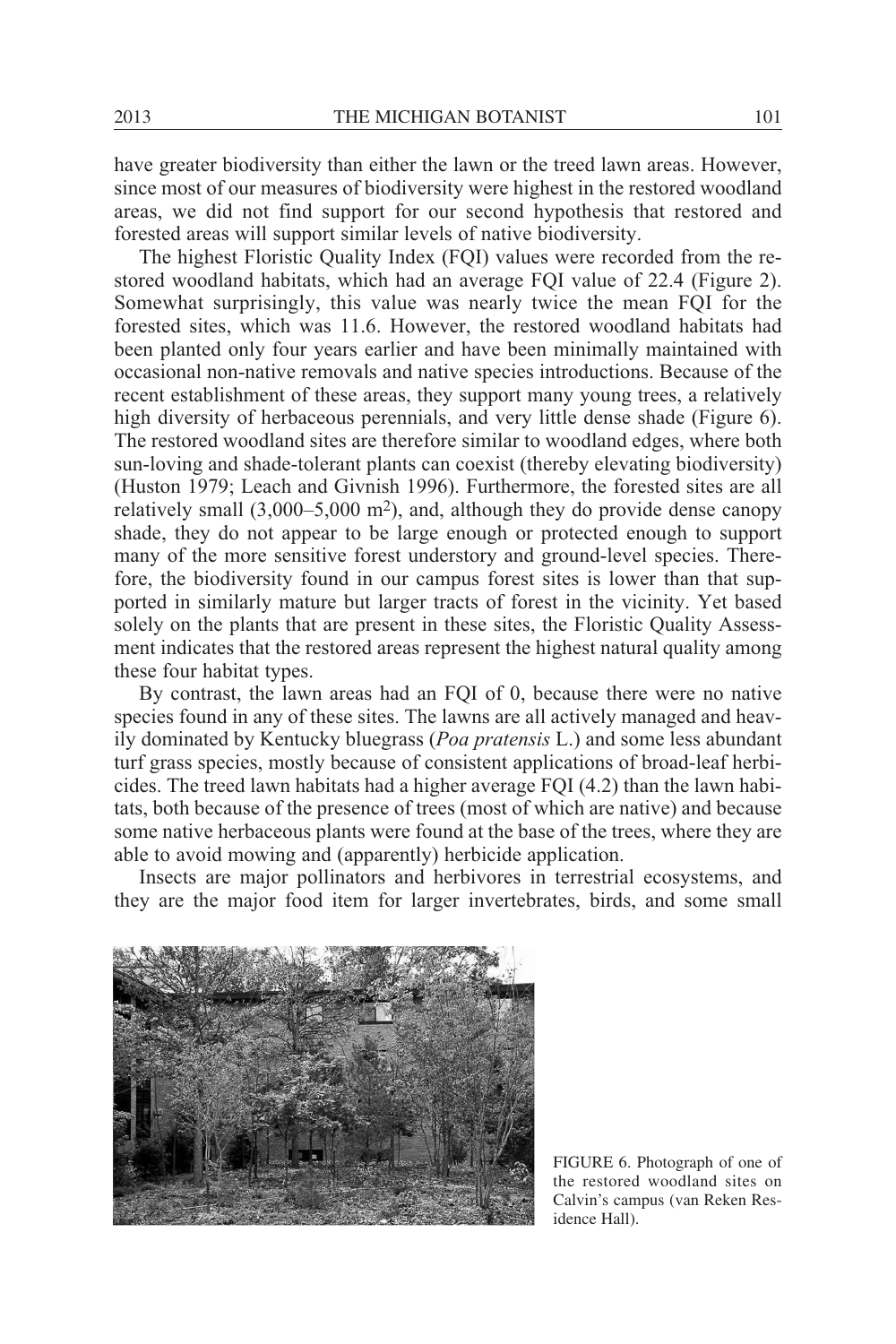mammals (Tallamy 2004). Other insects are vital components of the decomposing community. In short, insects are a major contributing element of a healthy ecosystem. Furthermore, several studies have shown that insects are associated with host-specific plants with which they co-evolve (Bernays and Graham 1988; Burghardt et al. 2008), underscoring the importance of native plant diversity for supporting native insect diversity.

This relationship is supported by the data we collected (Figures 3 and 4). The highest Shannon index for insects was calculated for the restored woodland areas (Figure 4). This pattern further supports our conclusion that the restored areas harbor the greatest ecological complexity. We found lawn areas, which had the lowest Shannon index, to be heavily dominated by only a few small-sized insect species, reflecting lower ecological complexity (Lawton et al. 1998). The treed lawn and wooded areas were not statistically different, which was surprising. Yet, in some of the wooded areas there was little to no ground cover, providing limited food sources for herbivorous insects. We suspect there are likely insects undetected by our sweep netting methods that reside in the soil, the bark of trees, and in the canopy that would increase the Shannon index value in the three habitat types that included trees.

Insect size diversity was also consistent with the plant data. Figure 3 shows the total average length of insects found in the four habitat types, with the largest value (0.45 cm) occurring in the restored areas. By contrast, average insect length in the lawn sites was 0.19 cm, significantly lower than that of the restored woodland sites. The presence of larger insects in restored woodland sites indicates the presence of higher trophic levels of insects there and likely indicates the presence of better food sources for insectivorous birds. Since 96% of birds rely on feeding insects to their young as a major protein source (Tallamy 2004), these restored woodland areas that support larger insects may well be providing important food resources for birds even beyond the more obvious benefit of seeds and fruit.

Considering the size of our sites and the relatively small amount of time spent collecting bird data, we still observed a large amount of bird activity. Data from restored woodland sites did produce a significantly higher Shannon index for birds than for the lawn areas. Although our small mammal sampling was even more limited, we find it noteworthy that small mammals were captured only in the restored woodland and forested areas (Table 1). The higher abundance and diversity of small mammals in these two habitats are likely due to the increased cover and food resources (plants, insects, and soil invertebrates). Together with our results of larger insects in restored woodland habitats, these bird and small mammal data provide further evidence that the restored woodland sites are capable of supporting higher trophic interactions. Although not assessed by this study, the higher abundance of small mammals in the restored woodland areas may provide subsequent benefit to predatory birds and terrestrial animals (anecdotally, we did notice that a garter snake has taken up residence in one of our restoration sites, and Cooper's Hawks are frequent visitors).

The consistent differences we report between restored woodland areas and lawn sites indicate that greater diversity at lower trophic levels (e.g., plants) supports greater biodiversity at higher trophic levels (e.g., insects, birds, and mam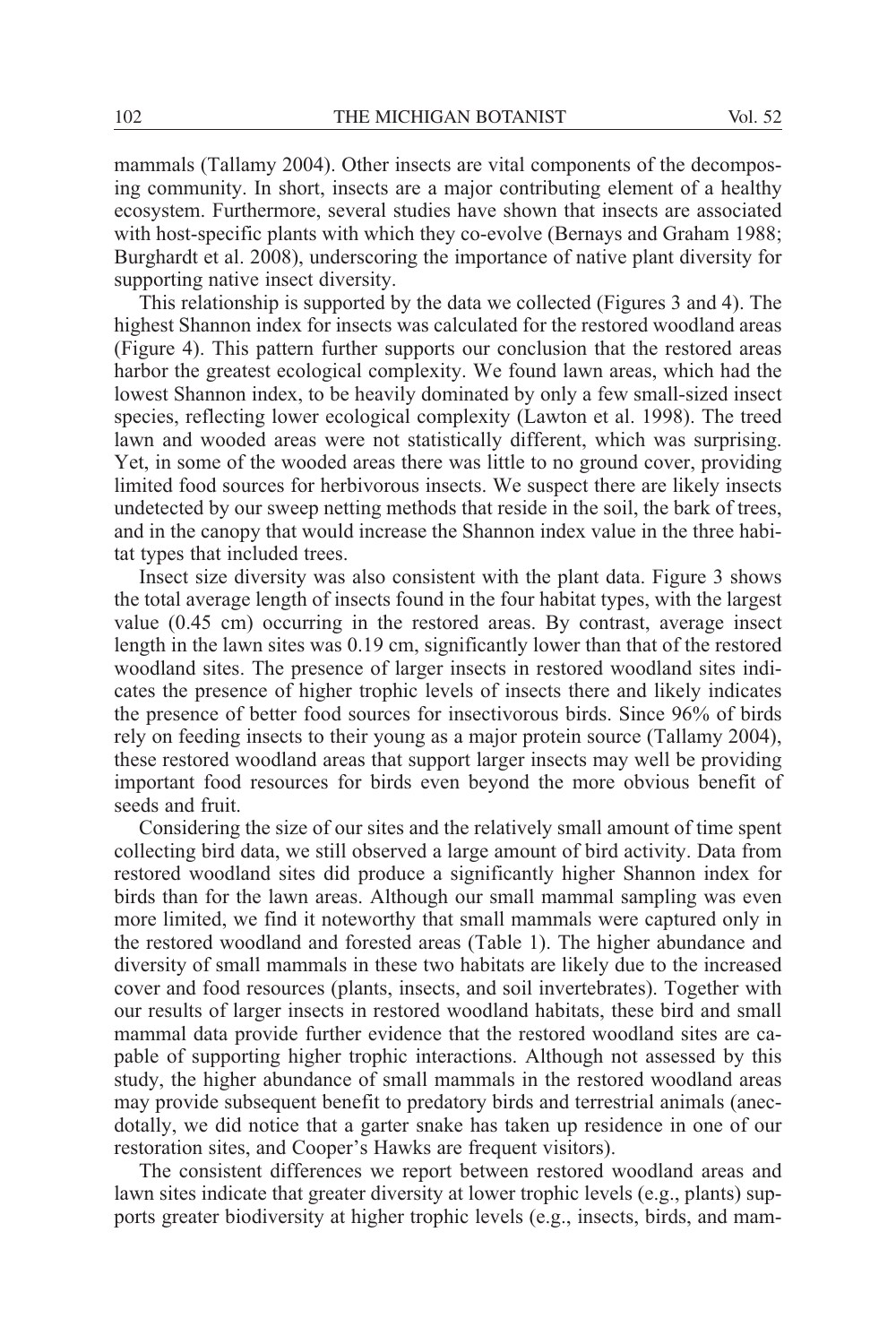mals) (Dyer et al. 2010). However, studies in island biogeography have shown that this basic ecological principle is limited by context and by scale (Darlington 1957; Gotelli 2008). The distance from a source site is one such variable that could be affecting the ecological interactions within our restored sites. Nevertheless, Watt et al. (2006) have reported that there can be rapid recovery of insect-plant interactions in restored areas up to 800 m away from a source location. Therefore, the successful recruitment of higher levels of biodiversity to our restoration plantings has likely benefitted from the presence of remnant natural areas in the vicinity, both on campus and in adjacent properties.

Island biogeography has also identified the size of a habitat as a determining factor for biodiversity. Even though our restored sites represent very small habitat fragments, they appear to be supporting significant populations at higher trophic levels. It would be helpful for future studies to address the benefit to biodiversity provided by urban restoration projects as the size of project and distance from remnant natural areas varies. It is highly likely that land use around such restoration projects is also a major influence worthy of assessment. Applying island biogeography principles to urban restoration and reconciliation ecology approaches will help provide a theoretical grounding for this newly emerging field (Pickett et al. 2008).

As institutions and businesses are increasingly looking for ways to decrease their carbon emissions, we propose that incorporating native habitats in their landscaping is a worthwhile consideration (Steensma et al. 2013). Such areas not only negate the need for fossil-fuel emitting activities (e.g., mowing, blowing, edging) and chemical applications, they also protect the soil, diminish stormwater runoff, and act as carbon sinks. In addition, as is evidenced by these data and documented by other studies (Burghardt et al. 2009), even small native habitats will support greater biodiversity. In an age of habitat decline and accelerated extinctions, any advances in biodiversity preservation are valuable and should be supported.

We encourage efforts to further understand the benefits to biodiversity from native habitat restorations, particularly in urban and suburban landscapes. If plantings like those on the campus of Calvin College were implemented across an urban landscape—school yards, church grounds, and municipal parks hold great potential for such initiatives—and an archipelago of native habitats were to emerge, the benefit to native wildlife could be significant (Bennet 1990). Reconciliation ecology efforts like these raise interesting and important research questions, particularly with regard to how higher trophic level interactions are influenced by the distance from the nearest source habitat, the size of such plantings, the vegetational diversity employed, and the broader land-use context within which the plantings occur. Principles of island biogeography are certainly implicated, yet when natural nature is reintroduced into such a highly humandominated context, new trends and patterns likely await discovery.

### ACKNOWLEDGMENTS

We would like to thank Alex Cohen for assisting with the collecting of bird data, and the Calvin College Science Division and the Integrated Science Research Institute at Calvin College for funding.